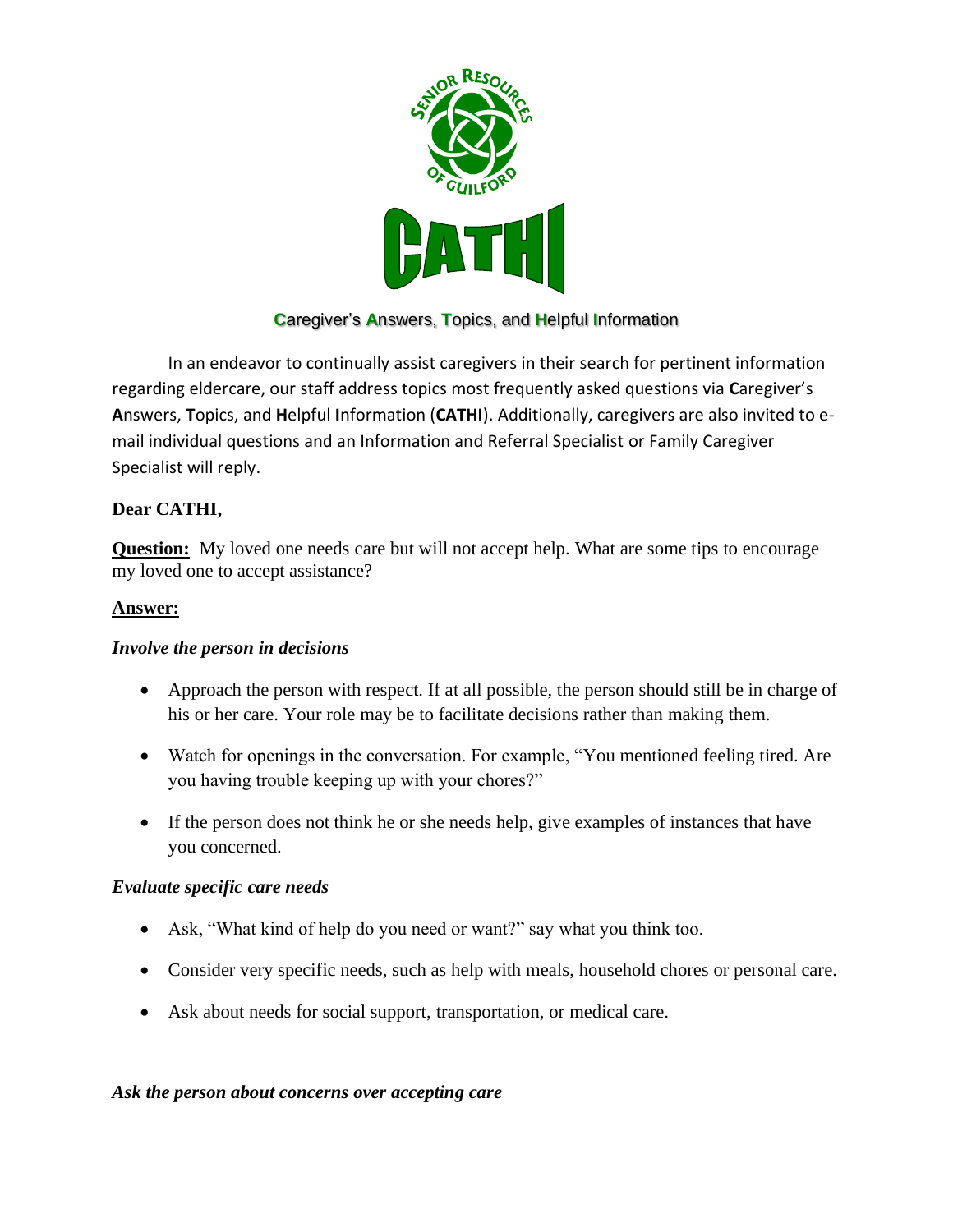- It may be easier to find solutions if you know the person's reasons for the resistance.
- Acknowledge all concerns they are very real for that person.

# *Present Options*

- A person may feel more empowered-and more likely to accept help-if he or she has options.
- A person who needs daily care might choose to have a caregiver come into the home, move in with a relative or go to an assisted-living home.

## *If the person still refuses care*

- If the person's health or safety is at risk, say gently but firmly, "We have to address this. We cannot put it off any longer."
- Bring in other people. Call a family meeting to strategize how to help the person accept help.
- Ask the person's doctor, clergy, or another outside person to step in. Sometimes an outside person will have more influence.

# *Do not give up*

- Sometimes a person will refuse at first, but over time may accept help.
- Keep offering and providing what care the person will accept.

## *Take care of yourself*

- Knowing that a person needs care but will not accept it can be very difficult emotionally. Try not to take it personally. It is not your fault.
- Consider talking about the situation with supportive friends, family member, or a counselor. Consider joining a caregiver support group.

The information in this article was adapted from the brochure *When Your Loved One Resists Care* created by Mardi Richmond, 2003 (rev 3/15).